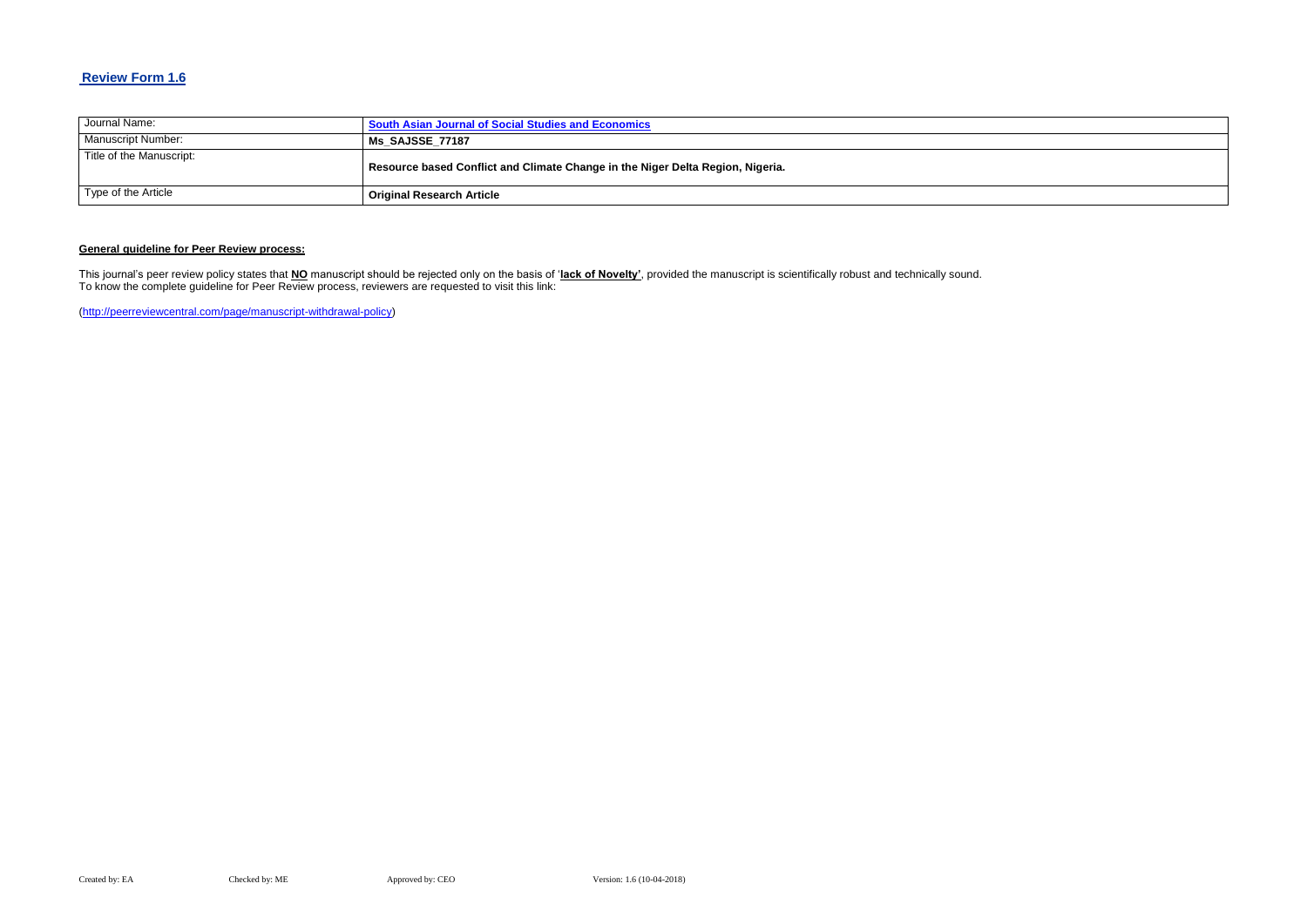## **Review Form 1.6**

#### **PART 1: Review Comments**

|                                     | <b>Reviewer's comment</b>                                                                                                                                                                                                                                                                                                                                                                                                                                                                                                                                                                                                                                                                                                         | Author's comment (if agreed with reviewer, correct the manuscrip<br>and highlight that part in the manuscript. It is mandatory that author<br>should write his/her feedback here) |
|-------------------------------------|-----------------------------------------------------------------------------------------------------------------------------------------------------------------------------------------------------------------------------------------------------------------------------------------------------------------------------------------------------------------------------------------------------------------------------------------------------------------------------------------------------------------------------------------------------------------------------------------------------------------------------------------------------------------------------------------------------------------------------------|-----------------------------------------------------------------------------------------------------------------------------------------------------------------------------------|
| <b>Compulsory REVISION comments</b> |                                                                                                                                                                                                                                                                                                                                                                                                                                                                                                                                                                                                                                                                                                                                   |                                                                                                                                                                                   |
|                                     | The presentation of the descriptive study is impressive. However, the author should address the<br>following:                                                                                                                                                                                                                                                                                                                                                                                                                                                                                                                                                                                                                     |                                                                                                                                                                                   |
|                                     | -Your Abstract is presented as if you already know the problems and solutions before even<br>undertaking the research. Work on the abstract and allow the major problem and findings from<br>your research to guide you. State clearly, the aim of the study and how you went about<br>addressing the aim or problem statement, within your abstract                                                                                                                                                                                                                                                                                                                                                                              |                                                                                                                                                                                   |
|                                     | -Describe in detail, the triangulation method of data gathering techniques used in your study,<br>including references and theories if possible.                                                                                                                                                                                                                                                                                                                                                                                                                                                                                                                                                                                  |                                                                                                                                                                                   |
|                                     | -More information needed to describe in detail, the methodology adopted in this research. The<br>questionnaires should also reflect:<br>i. reasons why people engage in illegal oil refining<br>ii. the occupation of different respondents. Your questionnaires should be able to tell the<br>readers more about the responses across the four states<br>iii. whether or not, they are aware of the impact of the unwholesome practices also to<br>people's social wellbeing and health?<br>iv. Level of or presence of infrastructure in the various communities covered<br>v. Provide a sample of the questionnaire used for data gathering as an Appendix. It will<br>help readers understand how you analysed your responses |                                                                                                                                                                                   |
|                                     | vi. Way forward according to the respondents' perspectives<br>-For a study of this magnitude, 400 questionnaires are not adequate to gather<br>comprehensive information across four states. Is the author able to expand the scope of<br>the study by increasing the questionnaires and frontiers of data gathering? This is very<br>important. There is no information to show the local government areas or/and<br>communities covered with the questionnaires.                                                                                                                                                                                                                                                                |                                                                                                                                                                                   |
|                                     | - Under the Discussion section, you need to discuss your results from the field works and<br>make informed decision about your findings. But here, you spent too much time and<br>space discussing literatures. Work on this                                                                                                                                                                                                                                                                                                                                                                                                                                                                                                      |                                                                                                                                                                                   |
|                                     | -I have made some comments directly into the manuscript and attached. Please attend to<br>the comments too                                                                                                                                                                                                                                                                                                                                                                                                                                                                                                                                                                                                                        |                                                                                                                                                                                   |
| <b>Minor REVISION comments</b>      |                                                                                                                                                                                                                                                                                                                                                                                                                                                                                                                                                                                                                                                                                                                                   |                                                                                                                                                                                   |
|                                     | Under your recommendation (i), please recourse to the provision of the 1999 constitution,<br>since it is the amended version, and make your recommendation appropriately<br>ii. Under your recommendation (ii), in the course of reviewing your manuscript, I read some<br>documents and discovered that, the federal government of Nigeria has awarded<br>modular refining operational licenses to some people who met criteria to operate<br>them. What happened to the licenses?<br>iii. Harmonize your reference section in accordance to the journal's format                                                                                                                                                                |                                                                                                                                                                                   |